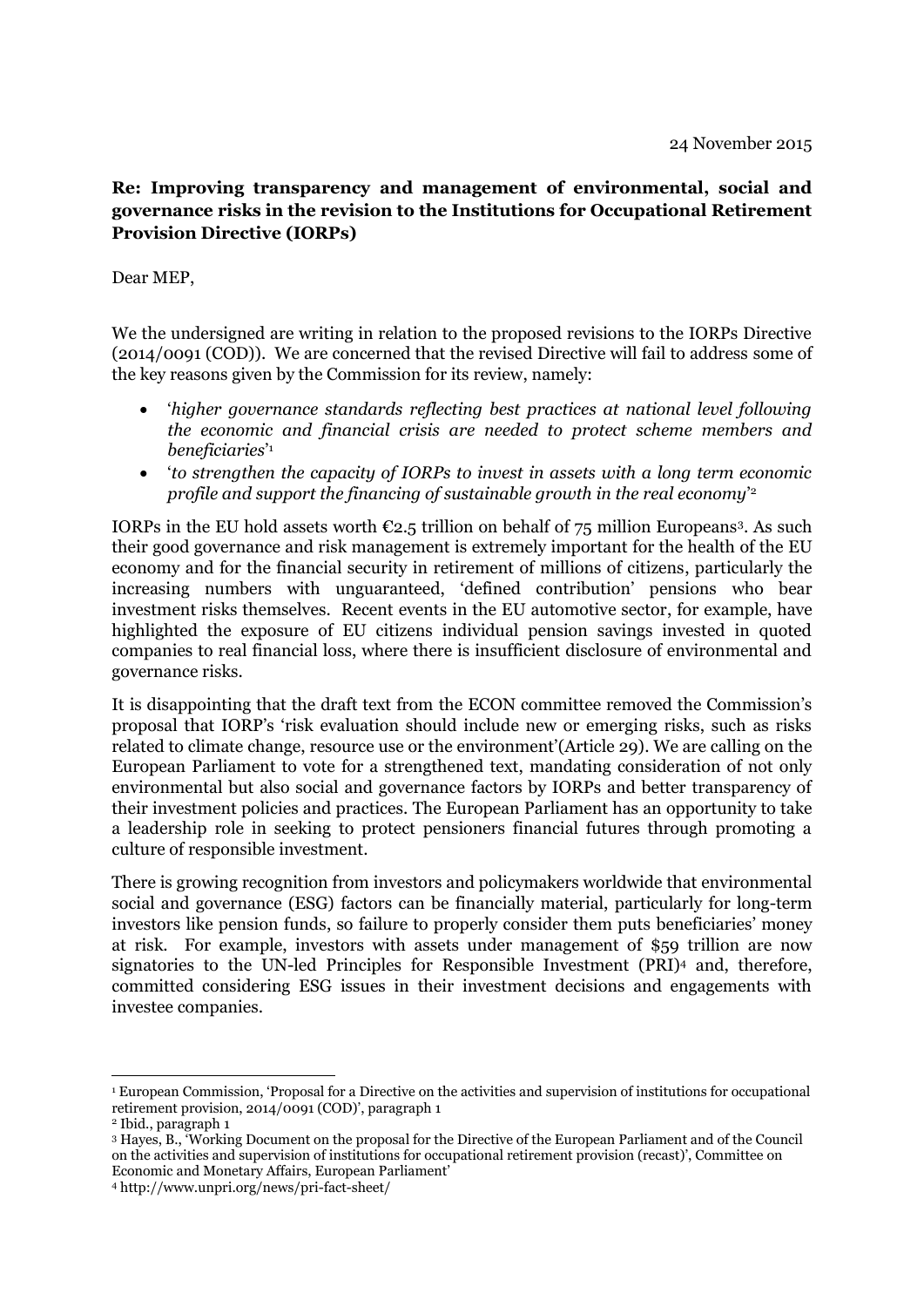To take the example of environmental risk, it is predicted that global warming of 6  $\mathbb C$  could lead to losses of \$13.8 trillion against the world's current \$143 trillion stock of manageable assets; more than the entire market capitalisation of the London Stock Exchange.<sup>5</sup> Furthermore, agreement by policymakers to limit global warming to the levels widely agreed as safe by scientists would require 80% of known fossil fuel reserves to remain in the ground and become 'stranded assets'.<sup>6</sup> The stranded assets problem is highlighted as an urgent risk area by the World Bank7 and the Bank of England<sup>8</sup>, and the Financial Stability Board has also just recommend to the G20 the creation of a disclosure task force on climate related risk.<sup>9</sup> As fossil fuel reserves are an estimated 5% of total EU pension fund assets this is a serious risk for IORPs and their members and beneficiaries.<sup>10</sup>

'Social' factors include workforce productivity, human and labour rights, land grabbing and impacts on communities. 'Governance' issues include corruption, tax evasion and avoidance, executive remuneration and board competence and independence. Institutional investors' attention to ESG issues at investee companies is thus extremely important for our economy, communities and environment as well as investment returns.

Although investors' recognition of this and integration into their investment processes $11$  is improving, research into the largest IORPs in the UK $12$  and Netherlands<sup>13</sup> found that many are failing to properly take these factors into account. There is good reason to believe that the situation is worse amongst smaller funds who 'find it more difficult to fully consider ESG issues due to lack of time, resources and in some cases understanding' according to one study.<sup>14</sup>

Furthermore, there is confusion amongst IORPs as to whether the 'prudent person principle', encompassing the 'duty to invest in beneficiaries' best interests', (Article 20.1 in this text) permits them to consider ESG factors. Several studies by the PRI15, and the UK's Law Commission<sup>16</sup> have found that investors and their legal advisors often interpret these duties, called fiduciary duties in some jurisdictions, as a duty to maximise short-term financial returns and exclude consideration of long-term and ESG factors. As such MEPs must use the opportunity presented by the revision of this Directive to clarify the law in this regard.

**.** 

<sup>5</sup> Economist Intelligence Unit, 'The cost of inaction: Recognising the value at risk from climate change', 2015, <http://www.economistinsights.com/sites/default/files/The%20cost%20of%20inaction.pdf>

<sup>6</sup> Carbon Tracker Initiative[, http://www.carbontracker.org/wp-content/uploads/2014/05/New-Brochure-4-CTI](http://www.carbontracker.org/wp-content/uploads/2014/05/New-Brochure-4-CTI-web.pdf)[web.pdf](http://www.carbontracker.org/wp-content/uploads/2014/05/New-Brochure-4-CTI-web.pdf)

<sup>7</sup> Speech by World Bank Group President Jim Yong Kim Press Conference at the World Economic Forum Davos, Switzerland, 23/01/2014[, http://www.worldbank.org/en/news/speech/2014/01/23/world-bank-group](http://www.worldbank.org/en/news/speech/2014/01/23/world-bank-group-president-jim-yong-kim-remarks-at-davos-press-conference)[president-jim-yong-kim-remarks-at-davos-press-conference](http://www.worldbank.org/en/news/speech/2014/01/23/world-bank-group-president-jim-yong-kim-remarks-at-davos-press-conference) 

<sup>&</sup>lt;sup>8</sup> Letter from Bank of England Governor to Chair of Environmental Audit Committee of UK Parliament, 30/10/2014[, http://www.parliament.uk/documents/commons-committees/environmental-audit/Letter-from-](http://www.parliament.uk/documents/commons-committees/environmental-audit/Letter-from-Mark-Carney-on-Stranded-Assets.pdf)[Mark-Carney-on-Stranded-Assets.pdf](http://www.parliament.uk/documents/commons-committees/environmental-audit/Letter-from-Mark-Carney-on-Stranded-Assets.pdf)

<sup>9</sup> [http://www.financialstabilityboard.org/2015/11/fsb-proposes-creation-of-disclosure-task-force-on-climate](http://www.financialstabilityboard.org/2015/11/fsb-proposes-creation-of-disclosure-task-force-on-climate-related-risks-2/)[related-risks-2/](http://www.financialstabilityboard.org/2015/11/fsb-proposes-creation-of-disclosure-task-force-on-climate-related-risks-2/) 10/11/2015

<sup>10</sup> Weyzig et al., 'The Price of Doing Too Little Too Late: The impact of the carbon bubble on the EU financial system', A report prepared for the Greens/EFA Group of the European Parliament, 2014

<sup>&</sup>lt;sup>11</sup> Eurosif, European SRI Study 2014, 2014, [http://www.eurosif.org/wp-content/uploads/2014/09/Eurosif-SRI-](http://www.eurosif.org/wp-content/uploads/2014/09/Eurosif-SRI-Study-20142.pdf)[Study-20142.pdf](http://www.eurosif.org/wp-content/uploads/2014/09/Eurosif-SRI-Study-20142.pdf)

<sup>&</sup>lt;sup>12</sup> Livesey, B., and Toy, L., 'Entrusted with our Future: A Survey of the Responsible Investment Performance of UK Pension Funds', ShareAction, 2014

<sup>13</sup> Duiker, J., Fijt, E., de Kruif, D., 'Benchmark RI by Pension Funds in the Netherlands 2014', VBDO, 2014, http://www.vbdo.nl/files/report/VBDOBenchmarkResponsibleInvestment2014.pdf

<sup>14</sup> UK Sustainable Investment and Finance Association, 'Attitudes to Ownership 2014', 2014

<sup>&</sup>lt;sup>15</sup> The most recent being Principles for Responsible Investment, 'Responsible Investment and Fiduciary duty', 2015, http://www.unpri.org/wp-content/uploads/3.Responsibleinvestmentandfiduciaryduty.pdf

<sup>16</sup> Law Commission, 'Fiduciary Duties of Investment Intermediaries', 2014, http://www.lawcom.gov.uk/wpcontent/uploads/2015/03/lc350\_fiduciary\_duties.pdf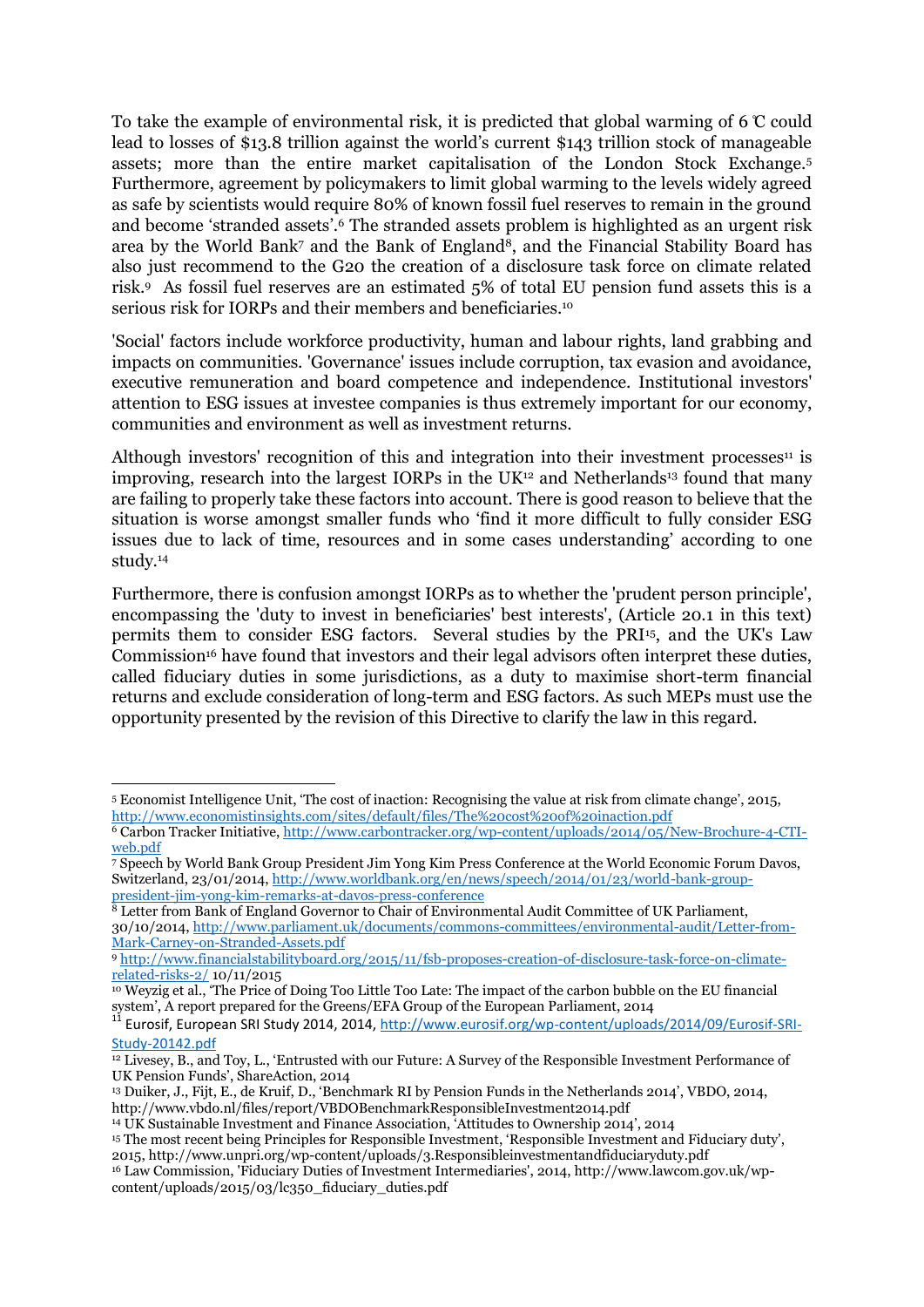We urge you to vote in favour of the following amendments, or compromise amendments which reflect the content thereof:

- **Amendment 399 or 400** to Recital 41 on risk assessment, (where the Commission's requirement to include risks relating to 'climate change, resource use and the environment' has been deleted) which specify that environmental, social and governance risks should be included in the risk assessment.
- **Amendment 527, 528 or 530** amending Article 20 on the Investment Rules to make it clear that investing in members' 'best interests' and the Prudent Person Principle are compatible with considering ESG issues and long-term consequences of investment decisions.
- **Amendment 548**  which amends Article 22 on the general governance requirements to require inclusion of ESG factors in investment decisions and involvement of relevant stakeholders
- **Amendment 589, 590 or 591** amending Article 26 on the risk management system and function to include environmental, or environmental, social and governance factors in the list of risks to be assessed
- **Amendment 602 and 603** to Article 29 on the risk evaluation for pensions reinserting the Commission's requirement for this to include consideration of risks relating to the environment, resource use and climate change, and strengthen this to include social, governance and stranded asset risks.
- **Amendment 614** to Article 31 on the annual accounts and annual report, requiring these to be made public
- **Amendment 616 or 617 –** to Article 32 on the statement of investment policy principles (SIPP) requiring this to contain more detail and be made public. SIPPs should be important tools used by occupational pension funds to closely think about their investment strategy and investment process, but quality of these documents is often poor.

Yours sincerely,



2 Degrees Investing 350 ActionAid











**Friends of** the Earth

**Europe**